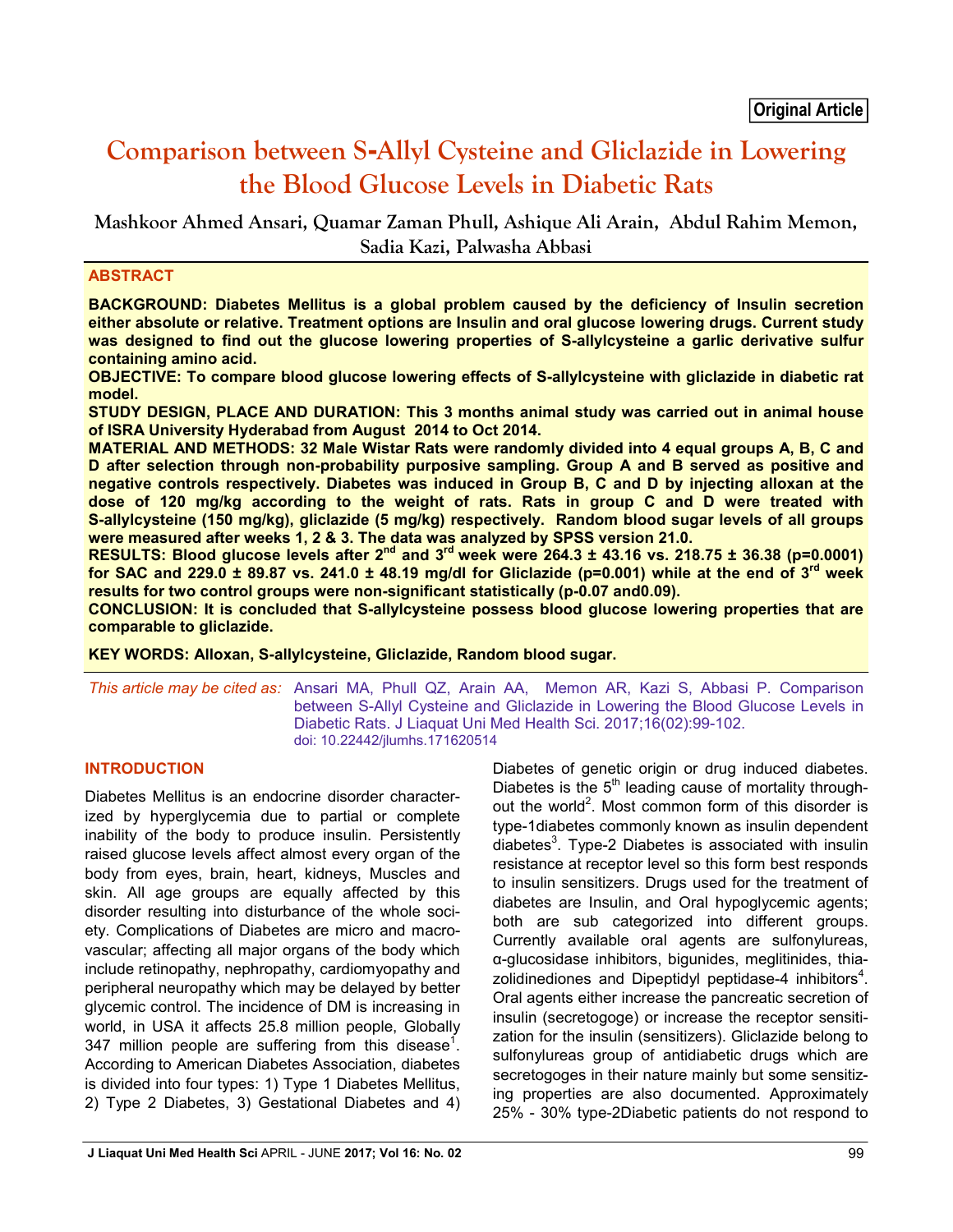#### **Comparison between S-Allyl Cysteine and Gliclazide**

oral agents (Primary failures) while 5% patient from those who initially responded become nonresponsive to these agents (Secondary failures)<sup>4</sup>. Apart from this the available drugs have many side effects on human body. Continuous efforts are being made by the scientists to discover new agents for the solution of this global issue. Plants were used as medicine and source of medicine in ancient times. S-allylcysteine is an amino acid derived from Garlic that is used since more than thousands of years<sup>5</sup>. Some anticancer drugs are also derived from the garlic. Garlic was previously studied and found beneficial in many diseases processes. We aimed to study the potential effects of the garlic derivative on blood glucose by artificially inducing the hyperglycemia through alloxan administration<sup>6</sup>. We hypothesized that S-allylcysteine has glucose lowering effects comparable to Gliclazide.

#### **METHODOLOGY**

## *Study design, place and duration*

This experimental study was conducted in animal house, Isra Postgraduate laboratory and department of pharmacology of ISRA University Hyderabad, for a period of 3 months from August 2014 to Oct 2014.

#### *Ethical Approval*

Ethical review committee approved this experimental work in ISRA University Hyderabad and the research work involved Animal house of ISRA University.

#### *Sampling Technique:*

Animals were selected through non-probability purposive sampling.

#### *Animal Selection and Grouping of Animals*

32 healthy male wistar rats with average body weight of not more than 200 grams were purchased from Karachi. Rats were divided into 4 equal groups with alphabet letters A, B, C and D. Each group contained 8 rats separately kept in cages for acclimatization for 2 weeks. Group A was kept as positive control (Non-Diabetic control) and group B was considered as negative control (Diabetic control)

## *Animal diet, Induction of hyperglycemia and drug administration*

All groups were fed with same normal laboratory diet orally as well as drinking water was made available with full access. Groups B, C and D were given alloxan by intraperitoneal route at a dose of 120 mg/ kg to induce hyperglycemia for 10 days<sup>6</sup>. Alloxan destroys most of the beta cells of the pancreas but few may remain functional; therefore oral hypoglycemic drugs were given to observe the restoration of the function of these remaining cells. Group C was given S-allylcysteine with dose regimen of 150 mg/kg and

#### *Blood Sampling and Chemical Analysis*

After 1 week of induction of hyperglycemia,  $1<sup>st</sup>$  blood samples from all rats were drawn from the tails of the rats,  $2^{nd}$  sample was taken after 2 weeks while  $3^{rd}$  and last sample was taken after 3 weeks of induced diabetes. All antiseptic measures were strictly observed while collecting the blood samples. All international protocols of animal sample collection were followed accordingly. Chemical analysis for random blood sugar was done in ISRA University postgraduate laboratory.

## *Statistical Analysis*

SPSS (Statistical package for social sciences) Version 21 was used for data analysis. Means of Random blood sugar at  $1^{st}$ ,  $2^{nd}$  &  $3^{rd}$  week from all groups A, B, C, D. All groups were checked 3 times to observe any fluctuation in glucose readings, mean results were compared using T-test. Significance level was kept as a P-Value<0.05.

## **RESULTS**

Results showed a significant reduction in blood glucose levels in group C at 2 weeks and 3 weeks interval of treatment with S-allylcysteine P-value 0.0001 while group D also had significant reduction with p-value 0.001These results were comparable with Gliclazide at both intervals. There was no significant change in the positive (group A) and negative controls (group B), as both were kept medicine free p-value 0.07 and 0.09 respectively showing the uniformity of data.

#### **TABLE I: RESULTS SHOWING CHANGES IN RANDOM BLOOD SUGAR (RBS) AFTER 01, 02 AND 03 WEEKS OF THE EXPERIMENT**

| Groups                    | <b>RBS</b><br>after 1<br>week | <b>RBS</b><br>after 2<br>week | <b>RBS</b><br>after 3 week | Р-<br>Value* |
|---------------------------|-------------------------------|-------------------------------|----------------------------|--------------|
| (A) Control               | 148.2±12.9                    | 143.5±13.19                   | 148.25±12.98               | 0.07         |
| (B) –ve<br>Control        | 412.1±61.0                    | 347.1±73.46                   | 412.12±61.02               | 0.09         |
| $(C)$ S-<br>allylsysteine | 300.2±81.3                    | 264.3±43.16                   | 218.75±36.38               | 0.0001       |
| (D) Gliclazide            | 268.1±86.5                    | 229.0±89.87                   | 241.0±48.19                | 0.001        |

*\* Student t test*

#### **DISCUSSION**

Results of our study were in accordance with the results of Ganapathy S who concluded the glucose lowering effects of S-allylcysteine in streptomycin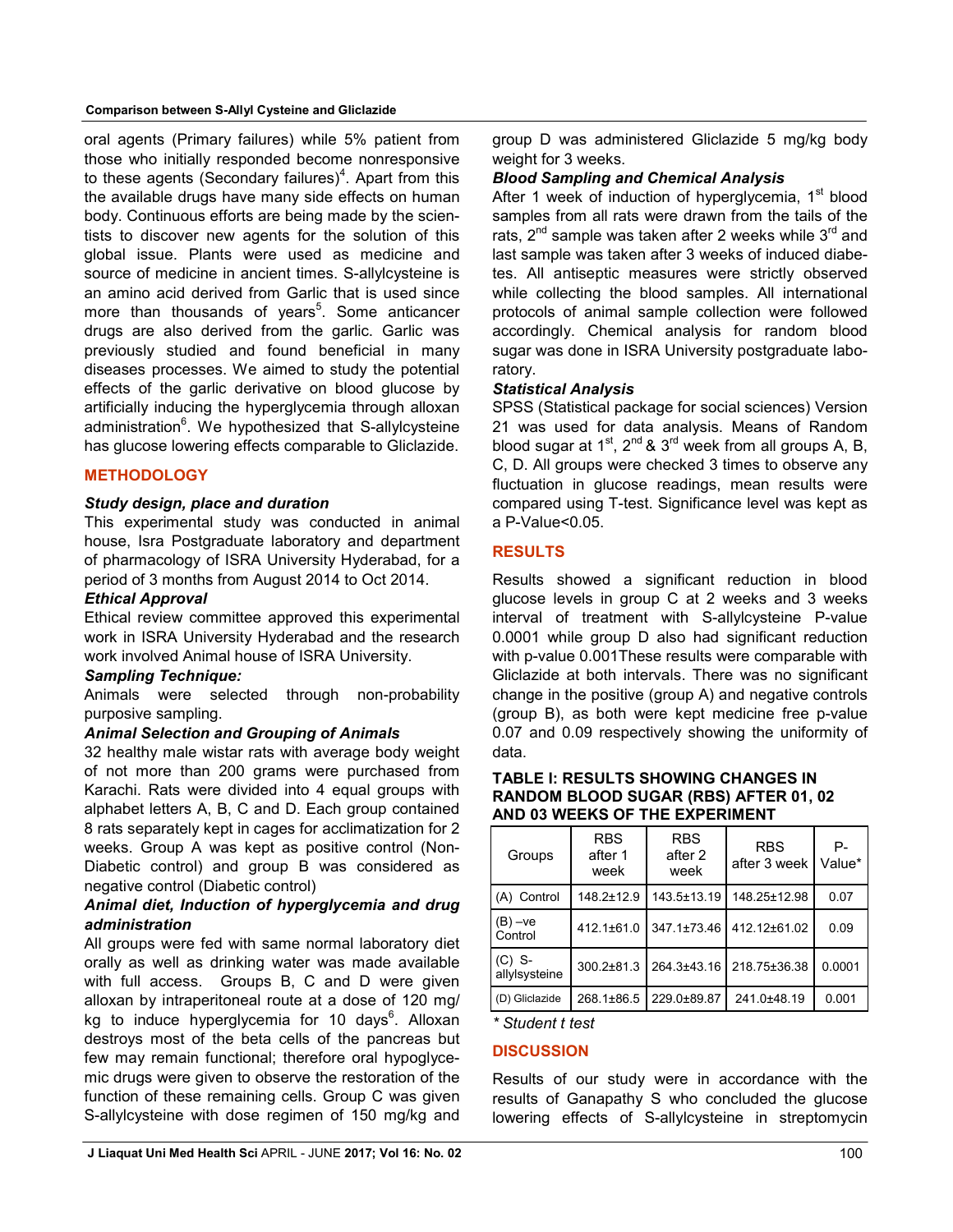**Mashkoor Ahmed Ansari, Quamar Zaman Phull, Ashique Ali Arain, Abdul Rahim Memon, Sadia Kazi, Palwasha Abbasi**

induced hyperglycemic rat model<sup>8</sup>. Similar results were reported by Saravanan G who also declared S-allylcysteine as a hypoglycemic agent<sup>5</sup>. Results of Study by Ganapaty S on 24 rats were comparable with our study who observed hypoglycemic effects of S-allylcysteine on Streptozotocin induced diabetic rats<sup>8</sup>. Garlic has many important advantages like lowering of cholesterol and decreasing the platelet aggregation. Current study proved that garlic has strong impact on blood glucose control. Good glycemic control can reduce morbidity and mortality in diabetic patients<sup>9</sup>. Although the mechanism behind these effects is still unclear the use of garlic and its derivatives is beneficial for the human being as it is an important part of the human diet in different form including prickles, jams and sauce. Nutritional balance has positive impact on glucose homeostasis $10$ . Normal values for RBS in group A were proving the pre-study glycemic status of the rats while constantly raised sugar levels in group B were evident for the effectiveness of alloxan administration for induction of hyperglycemia. Group D initially responded well to the traditional hypoglycemic agent gliclazide but the raised level of RBS at the end of  $3<sup>rd</sup>$  week was witnessing the secondary treatment failure. We studied only S-allylcysteine however many other plants have hypoglycemic properties<sup>11</sup>. Natarajn. A et al studied the effect of extract of Catharanthus roseus<sup>12</sup>. El- Shamy explored the antidiabetic effects of Nigella sativa on diabetic patients<sup>13</sup>. Our study was of shorter duration so we could not check the HbA1c levels, a better predictor of glycemic control. Similarly serum insulin levels remain deficient in our current study.

# **CONCLUSION**

S-allylcysteine has strong hypoglycemic effects as compared to gliclazide on chronic use.

## **RECOMMENDATIONS**

Human studies are recommended on diabetic patients using garlic extract or S-allylcysteine as adjuvant therapy to document its role in actual disease condition. Studies of longer duration observing changes in HbA1C and insulin levels are also recommended.

## **ACKNOWLEDGEMENTS**

We are very thankful to all staff of the animal house for their great concern and care throughout the study period. We also appreciate Mr. Abdul Rauf Samoo for his typing assistance in this article.

# *Conflict of interest*

None.

## **REFERENCES**

- 1. Karen Whalen. Drugs for Diabetes, In Lipponcott Illustrated Reviews Pharmacology, Richard A. Harvey, Wolters Kluwer, USA,  $6<sup>th</sup>$  edition 2015:335-350.
- 2. Shukl N, Joshi A, Dubey B.K. Antidiabetic Activity of Ethenolic Extract Albizzia Leebeck In Alloxan-Induced Diabetic Rats. WJPharmac Res. 2012; 1 (5):1350-60.
- 3. Rajashree R, Bhat P P, Ravishshankar M V. Effects of a Mixture of Salacia reticulata W. and Catharanthus roseus L. Extracts in Streptozotocin -Induced Juvenile Diabetic Rats. J Physiol Biomed Sci.2011;24(1):5-8.
- 4. Alfred F. Tallia, Joseph E Scherger, Nancy W. Dickey. Diabetes, In: Swanson's Family Medicine Review. Elsevier Saunders, USA, 7<sup>th</sup> edition; 2013:212-230.
- 5. Saravanan G, Ponmurugan P. S-allylcysteine improves streptomycin induced alterations of blood glucose, liver cytochrome P450 2E1, plasma anti oxidant system, and adipocytes hormones in diabetic rats. Int J Endocrinol Metab. 2013;11 (4):e10927.
- 6. Rohilla A, Ali S. Alloxan Induced Diabetes: Mechanisms and Effects. IJRPBS. 2012;3(2):819- 23.
- 7. Akinola O. Gabriel, M. Suleiman AA. Olorunasaogbon, F. Treatment of Alloxan Induced Diabetic Rats with Metformin or Glitazones is Associated with Amelioration of Hyperglycemia and Neuroprotection. The Open Diabetes Journal, 2012;5:8-12.
- 8. Ganapathy S, Ponnusamy P, Gandhipuram.S, Periasamy SG, Thatchinamoorthi R. Modulatory effect of S-allylcysteine on glucose metabolism in streptozotocin induced diabetic rats. Journal of Functional Foods.2009;1(4):336-40.
- 9. Boussageon R, Bejan-Angoulvant T, Saadatian-Elahi, et al. Effect of intensive glucose lowering treatment on all-cause mortality, cardiovascular death, and microvascular events in type 2 diabetes: meta-analysis of randomised controlled trials. BMJ 2011;343:d4169.
- 10. Loghmani E: Diabetes mellitus: type 1 and type 2. In Guidelines for Adolescent Nutrition Services Edited by: Stang J, Story M. 2005, 167–182.
- 11. Raman B V, Krishna A N V, Rao B N, Saradhi M P, Rao M V B. Plants with antidiabetic activities and their medical value. IRJP. 2012;3(3):11-15.
- 12. Natarajan.A, Ahmed KZS, Ahmed .K, Sundaresan